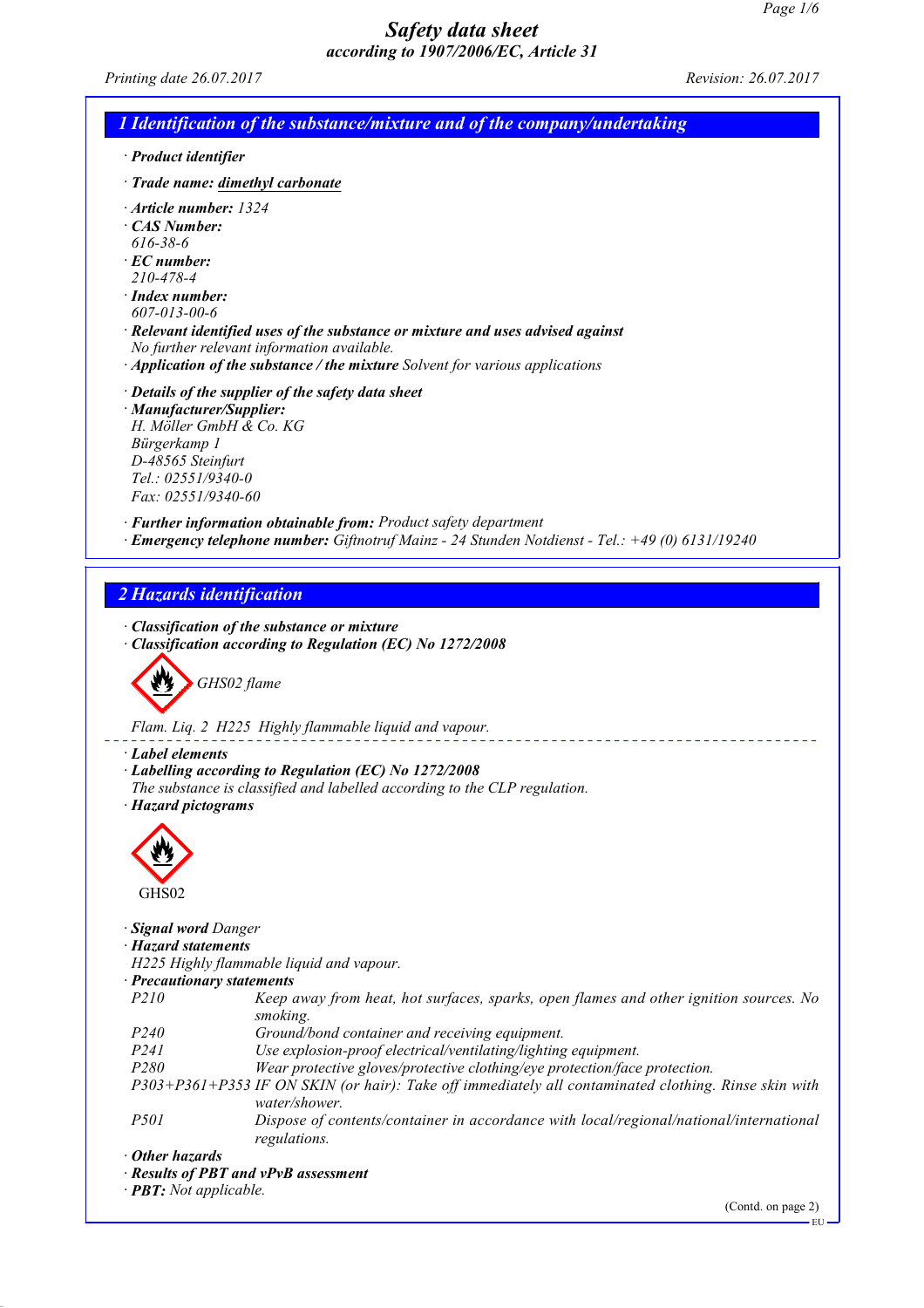*Printing date 26.07.2017 Revision: 26.07.2017*

*Trade name: dimethyl carbonate*

*· vPvB: Not applicable.*

(Contd. of page 1)

## *3 Composition/information on ingredients*

- *· Chemical characterisation: Substances*
- *· CAS No. Description*
- *616-38-6 dimethyl carbonate*
- *· Identification number(s)*
- *· EC number: 210-478-4*
- *· Index number: 607-013-00-6*

#### *4 First aid measures*

- *· Description of first aid measures*
- *· After inhalation: Supply fresh air; consult doctor in case of complaints.*
- *· After skin contact: Immediately wash with water and soap and rinse thoroughly.*
- *· After eye contact: Rinse opened eye for several minutes under running water.*
- *· After swallowing: Do not induce vomiting; call for medical help immediately.*
- *· Information for doctor:*
- *· Most important symptoms and effects, both acute and delayed No further relevant information available.*
- *· Indication of any immediate medical attention and special treatment needed*
- *No further relevant information available.*

#### *5 Firefighting measures*

*· Extinguishing media*

*· Suitable extinguishing agents:*

*CO2, powder or water spray. Fight larger fires with water spray or alcohol resistant foam.*

- *· For safety reasons unsuitable extinguishing agents: Water with full jet*
- *· Special hazards arising from the substance or mixture*

*In case of fire, the following can be released: Carbon monoxide (CO) carbon dioxide*

*· Advice for firefighters*

*· Protective equipment: Wear self-contained respiratory protective device.*

## *6 Accidental release measures*

- *· Personal precautions, protective equipment and emergency procedures Wear protective equipment. Keep unprotected persons away.*
- *· Environmental precautions: Do not allow to enter sewers/ surface or ground water.*

*· Methods and material for containment and cleaning up: Absorb with liquid-binding material (sand, diatomite, acid binders, universal binders, sawdust). Ensure adequate ventilation.*

- *· Reference to other sections*
- *See Section 7 for information on safe handling.*
- *See Section 8 for information on personal protection equipment.*

*See Section 13 for disposal information.*

# *7 Handling and storage*

*· Handling:*

*· Precautions for safe handling Ensure good ventilation/exhaustion at the workplace.*

(Contd. on page 3)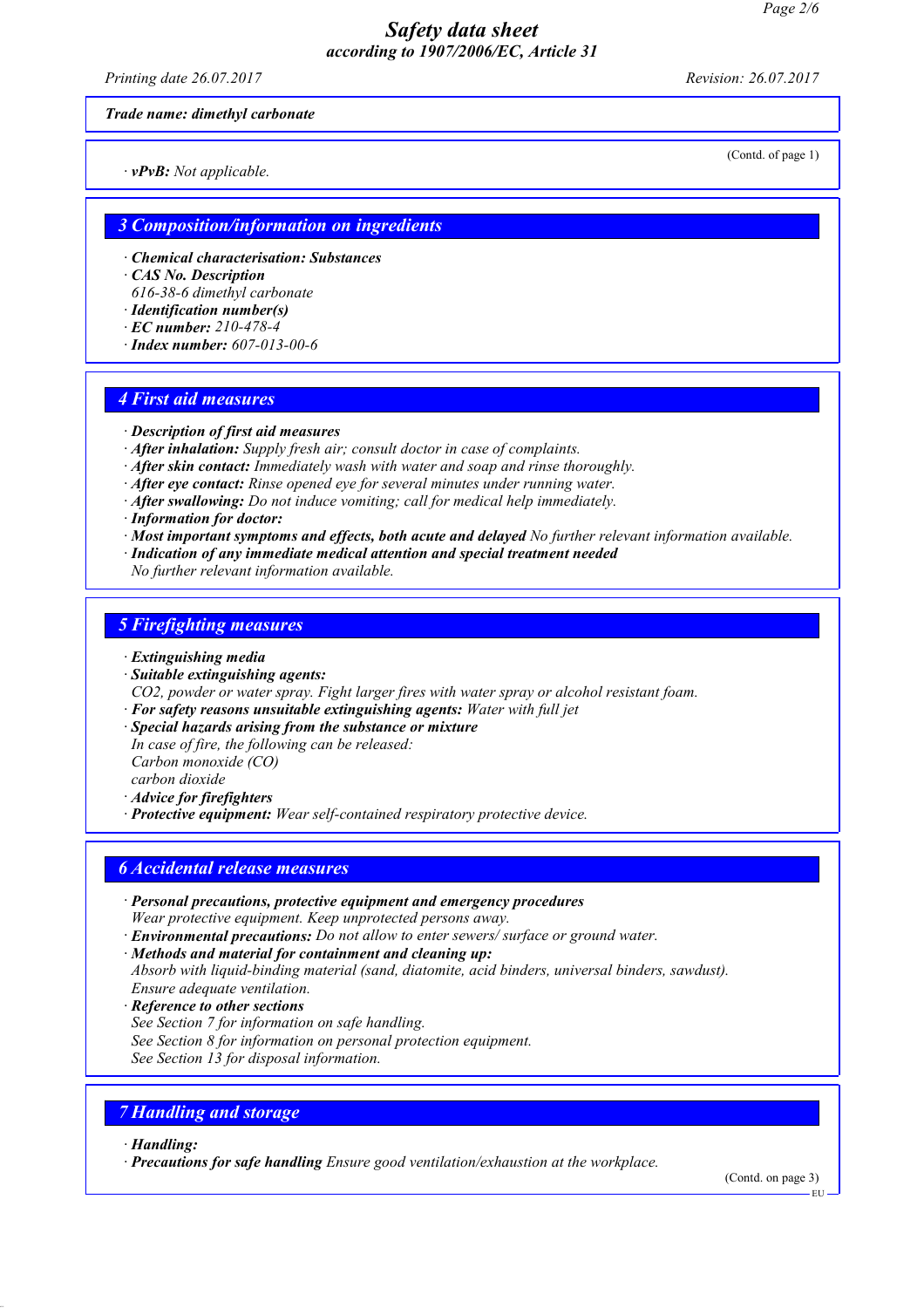*Printing date 26.07.2017 Revision: 26.07.2017*

#### *Trade name: dimethyl carbonate*

- *· Information about fire and explosion protection: Keep ignition sources away - Do not smoke. Protect against electrostatic charges.*
- *· Conditions for safe storage, including any incompatibilities*
- *· Storage:*
- *· Requirements to be met by storerooms and receptacles: Store in a cool location.*
- *· Information about storage in one common storage facility: Not required.*
- *· Further information about storage conditions: Store in cool, dry conditions in well sealed receptacles.*
- *· Specific end use(s) No further relevant information available.*

## *8 Exposure controls/personal protection*

- *· Additional information about design of technical facilities: No further data; see item 7.*
- *· Control parameters*
- *· Ingredients with limit values that require monitoring at the workplace: Not required.*
- *· Additional information: The lists valid during the making were used as basis.*
- *· Exposure controls*
- *· Personal protective equipment:*
- *· General protective and hygienic measures: Wash hands before breaks and at the end of work.*
- *· Respiratory protection:*

*In case of brief exposure or low pollution use respiratory filter device. In case of intensive or longer exposure use self-contained respiratory protective device.*

*· Protection of hands:*

*The glove material has to be impermeable and resistant to the product/ the substance/ the preparation. Due to missing tests no recommendation to the glove material can be given for the product/ the preparation/ the chemical mixture.*

*Selection of the glove material on consideration of the penetration times, rates of diffusion and the degradation*

*· Material of gloves*

*The selection of the suitable gloves does not only depend on the material, but also on further marks of quality and varies from manufacturer to manufacturer.*

*· Penetration time of glove material*

*The exact break through time has to be found out by the manufacturer of the protective gloves and has to be observed.*

*· Eye protection:*



*Tightly sealed goggles*

## *9 Physical and chemical properties*

| · Information on basic physical and chemical properties<br><b>General Information</b> |                 |                    |  |  |
|---------------------------------------------------------------------------------------|-----------------|--------------------|--|--|
| $\cdot$ Appearance:                                                                   |                 |                    |  |  |
| Form:                                                                                 | Fluid           |                    |  |  |
| Colour:                                                                               | Colourless      |                    |  |  |
| $\cdot$ Odour:                                                                        | Characteristic  |                    |  |  |
| · Odour threshold:                                                                    | Not determined. |                    |  |  |
| $\cdot$ pH-value:                                                                     | Not determined. |                    |  |  |
| $\cdot$ Change in condition<br>Melting point/freezing point:                          | 4 °C            |                    |  |  |
|                                                                                       |                 | (Contd. on page 4) |  |  |

(Contd. of page 2)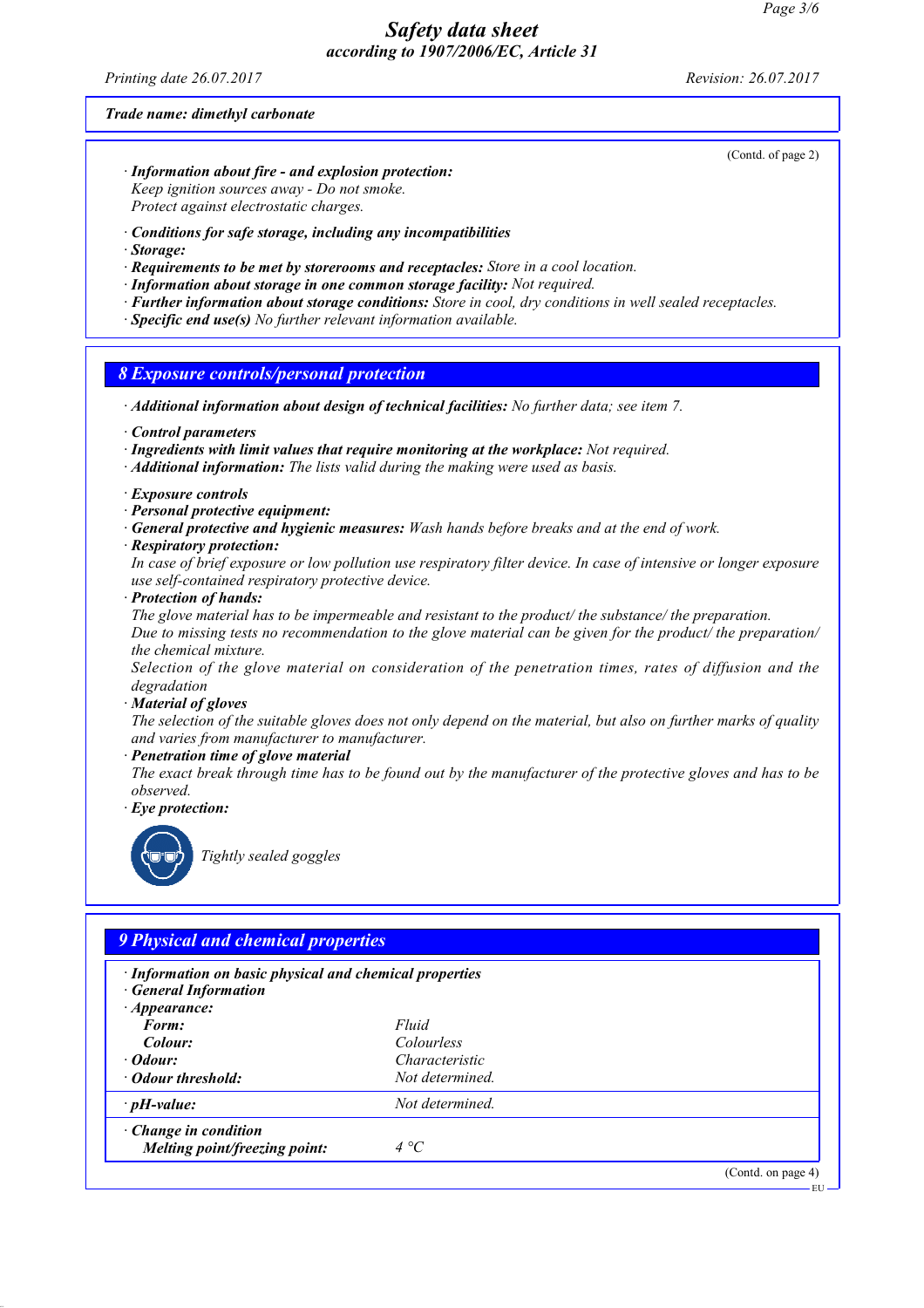*Printing date 26.07.2017 Revision: 26.07.2017*

*Trade name: dimethyl carbonate*

|                                                                          | (Contd. of page 3)                                                                              |  |  |  |
|--------------------------------------------------------------------------|-------------------------------------------------------------------------------------------------|--|--|--|
| Initial boiling point and boiling range: $90.5 \text{ }^{\circ}\text{C}$ |                                                                                                 |  |  |  |
| · Flash point:                                                           | 16 °C                                                                                           |  |  |  |
| $\cdot$ Ignition temperature:                                            |                                                                                                 |  |  |  |
| Decomposition temperature:                                               | Not determined.                                                                                 |  |  |  |
| $\cdot$ Auto-ignition temperature:                                       | Not determined.                                                                                 |  |  |  |
| $\cdot$ Explosive properties:                                            | Product is not explosive. However, formation of explosive air/<br>vapour mixtures are possible. |  |  |  |
| <i>Explosion limits:</i>                                                 |                                                                                                 |  |  |  |
| Lower:                                                                   | Not determined                                                                                  |  |  |  |
| <b>Upper:</b>                                                            | Not determined.                                                                                 |  |  |  |
| $\cdot$ Vapour pressure at 20 °C:                                        | 56 hPa                                                                                          |  |  |  |
| $\cdot$ Density at 20 °C:                                                | $1.07$ g/cm <sup>3</sup>                                                                        |  |  |  |
| $\cdot$ Relative density                                                 | Not determined.                                                                                 |  |  |  |
| $\cdot$ <i>Vapour density</i>                                            | Not determined                                                                                  |  |  |  |
| $\cdot$ Evaporation rate                                                 | Not determined.                                                                                 |  |  |  |
| $\cdot$ Solubility in / Miscibility with                                 |                                                                                                 |  |  |  |
| water:                                                                   | Not miscible or difficult to mix.                                                               |  |  |  |
| · Partition coefficient: n-octanol/water:                                | Not determined.                                                                                 |  |  |  |
| · Viscosity:                                                             |                                                                                                 |  |  |  |
| Dynamic:                                                                 | Not determined.                                                                                 |  |  |  |
| Kinematic:                                                               | Not determined.                                                                                 |  |  |  |
| $\cdot$ Other information                                                | No further relevant information available.                                                      |  |  |  |

# *10 Stability and reactivity*

*· Reactivity No further relevant information available.*

- *· Chemical stability*
- *· Thermal decomposition / conditions to be avoided: No decomposition if used according to specifications.*
- *· Possibility of hazardous reactions No dangerous reactions known.*
- *· Conditions to avoid No further relevant information available.*
- *· Incompatible materials: Strong oxidizing agents*
- *· Hazardous decomposition products: No dangerous decomposition products known.*

#### *11 Toxicological information*

- *· Information on toxicological effects*
- *· Acute toxicity Based on available data, the classification criteria are not met.*
- *· LD/LC50 values relevant for classification:*

*Oral LD50 6000 mg/kg (mouse)*

*Dermal LD50 > 5000 mg/kg (rat)*

- *· Primary irritant effect:*
- *· Skin corrosion/irritation Based on available data, the classification criteria are not met.*
- *· Serious eye damage/irritation Based on available data, the classification criteria are not met.*
- *· Respiratory or skin sensitisation Based on available data, the classification criteria are not met.*
- *· CMR effects (carcinogenity, mutagenicity and toxicity for reproduction)*
- *· Germ cell mutagenicity Based on available data, the classification criteria are not met.*
- *· Carcinogenicity Based on available data, the classification criteria are not met.*
- *· Reproductive toxicity Based on available data, the classification criteria are not met.*
- *· STOT-single exposure Based on available data, the classification criteria are not met.*

(Contd. on page 5)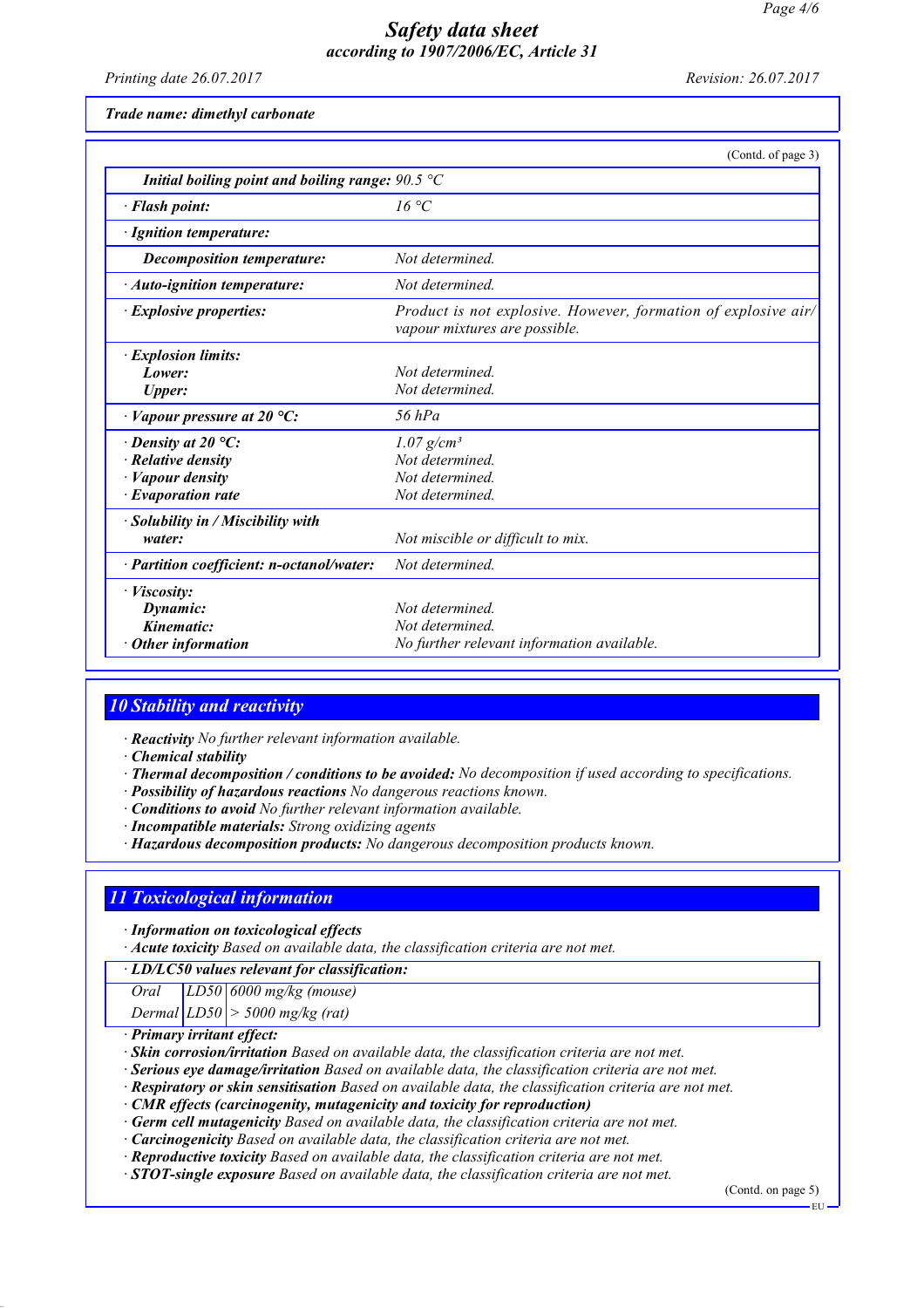*Printing date 26.07.2017 Revision: 26.07.2017*

*Trade name: dimethyl carbonate*

(Contd. of page 4)

EU

- *· STOT-repeated exposure Based on available data, the classification criteria are not met.*
- *· Aspiration hazard Based on available data, the classification criteria are not met.*

## *12 Ecological information*

- *· Toxicity*
- *· Aquatic toxicity: No further relevant information available.*
- *· Persistence and degradability No further relevant information available.*
- *· Behaviour in environmental systems:*
- *· Bioaccumulative potential No further relevant information available.*
- *· Mobility in soil No further relevant information available.*
- *· Additional ecological information:*
- *· General notes:*
- *Water hazard class 1 (German Regulation) (Self-assessment): slightly hazardous for water Do not allow undiluted product or large quantities of it to reach ground water, water course or sewage system.*
- *· Results of PBT and vPvB assessment*
- *· PBT: Not applicable.*
- *· vPvB: Not applicable.*
- *· Other adverse effects No further relevant information available.*

# *13 Disposal considerations*

- *· Waste treatment methods*
- *· Recommendation Disposal according to local regulations.*
- *· Uncleaned packaging:*
- *· Recommendation: Disposal must be made according to official regulations.*

| $\cdot$ UN-Number<br>ADR, IMDG, IATA | 1161                                          |
|--------------------------------------|-----------------------------------------------|
|                                      |                                               |
| · UN proper shipping name            |                                               |
| $\cdot$ ADR<br>$\cdot$ IMDG, IATA    | 1161 DIMETHYL CARBONATE<br>DIMETHYL CARBONATE |
|                                      |                                               |
| · Transport hazard class(es)         |                                               |
| $\cdot$ ADR                          |                                               |
| $\cdot$ Class<br>$\cdot$ Label       | 3 (F1) Flammable liquids.<br>3                |
|                                      |                                               |
| $\cdot$ IMDG, IATA                   |                                               |
|                                      |                                               |
| $\cdot$ Class                        | 3 Flammable liquids.                          |
|                                      |                                               |